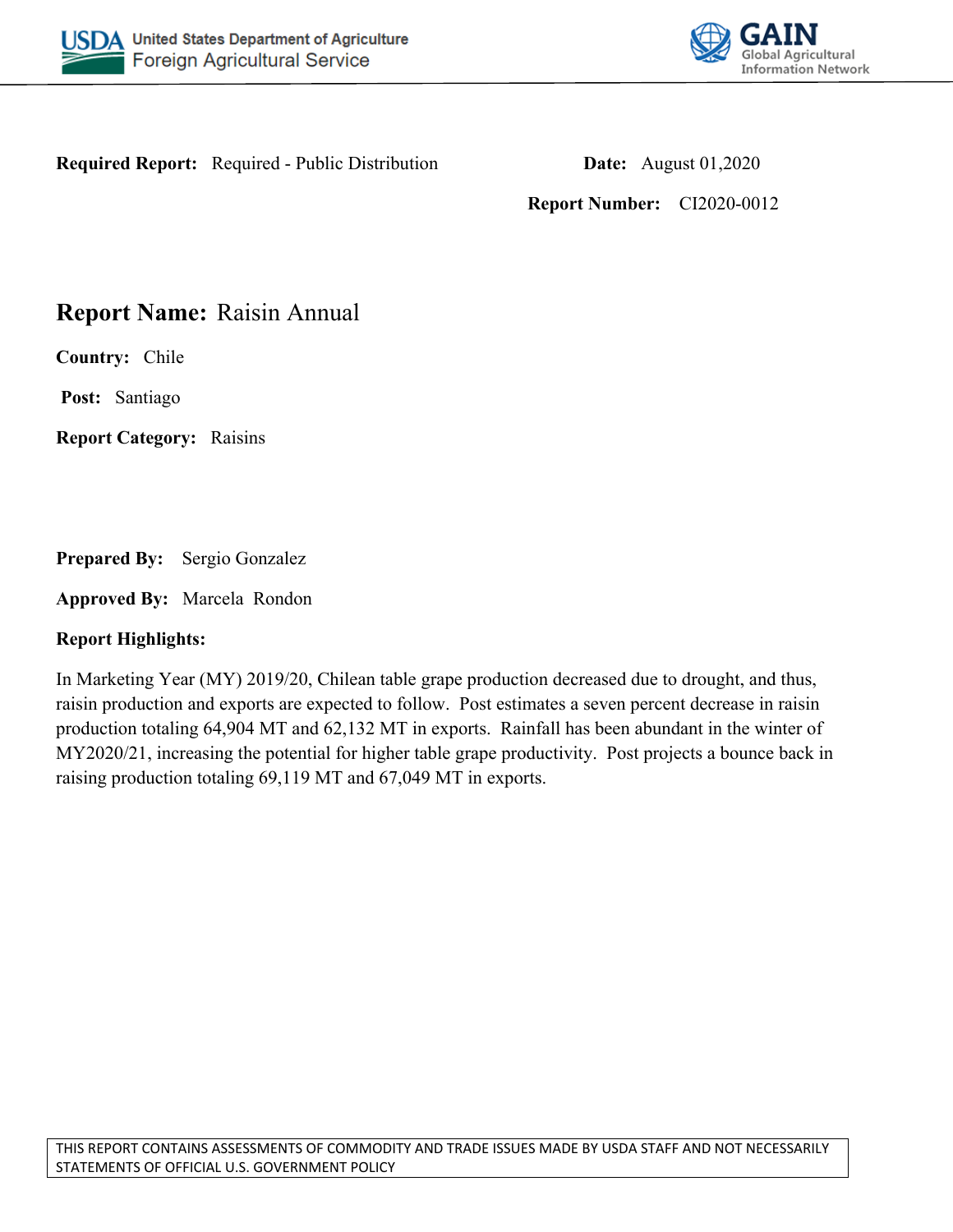| Raisins                     | .<br>2018/2019<br>Jan 2019 |                 | 2019/2020<br>Jan 2020 |                 | 2020/2021<br>Jan 2021 |                 |
|-----------------------------|----------------------------|-----------------|-----------------------|-----------------|-----------------------|-----------------|
| <b>Market Begin Year</b>    |                            |                 |                       |                 |                       |                 |
| Chile                       | <b>USDA Official</b>       | <b>New Post</b> | <b>USDA Official</b>  | <b>New Post</b> | <b>USDA Official</b>  | <b>New Post</b> |
| <b>Area Planted</b>         | $\mathbf{0}$               | 47,800          | $\mathbf{0}$          | 47,834          | $\mathbf{0}$          | 47,500          |
| <b>Area Harvested</b>       | $\Omega$                   | 45,700          | $\Omega$              | 45,700          | $\Omega$              | 45,500          |
| <b>Beginning Stocks</b>     | 350                        | 410             | $\Omega$              | 400             | $\mathbf{0}$          | 380             |
| Production                  | 60,000                     | 69,340          | $\Omega$              | 64,904          | $\theta$              | 69,119          |
| <b>Imports</b>              | 1,500                      | 329             | $\mathbf{0}$          | 1,000           | $\mathbf{0}$          | 1,500           |
| <b>Total Supply</b>         | 61,850                     | 70,079          | $\theta$              | 66,304          | $\theta$              | 70,999          |
| <b>Exports</b>              | 58,000                     | 66,379          | $\overline{0}$        | 62,132          | $\theta$              | 67,049          |
| <b>Domestic Consumption</b> | 3,300                      | 3,300           | $\mathbf{0}$          | 3,500           | $\overline{0}$        | 3,500           |
| <b>Ending Stocks</b>        | 550                        | 400             | $\Omega$              | 672             | $\theta$              | 450             |
| <b>Total Distribution</b>   | 61,850                     | 70,079          | $\Omega$              | 66,304          | $\theta$              | 70,999          |
|                             | $\theta$                   | $\theta$        | $\mathbf{0}$          | $\theta$        | $\mathbf{0}$          | $\overline{0}$  |
| $(HA)$ , $(MT)$             |                            |                 |                       |                 |                       |                 |

**Table 1. Production, Supply and Demand Data Statistics:**

*Source of data: Post estimates*

## **Crop Area:**

Most Chilean raisins come from orchards that produce fresh table grapes for export. There are only a few orchards that are dedicated exclusively to raisin production. Chile's fresh table grape planted area in MY2019/20 totaled 47,834 hectares (Ha) (See Graph 1). Table grape planted area has remained unchanged for the past five marketing years.

For orchards planted with traditional varieties such as Flame or Thompson, which do not have high demand in the fresh table grape export business, raisin production has become a profitable alternative to reduce the risk of not gaining any profits at all due to increased competition from Peru and consumer demands for new varieties.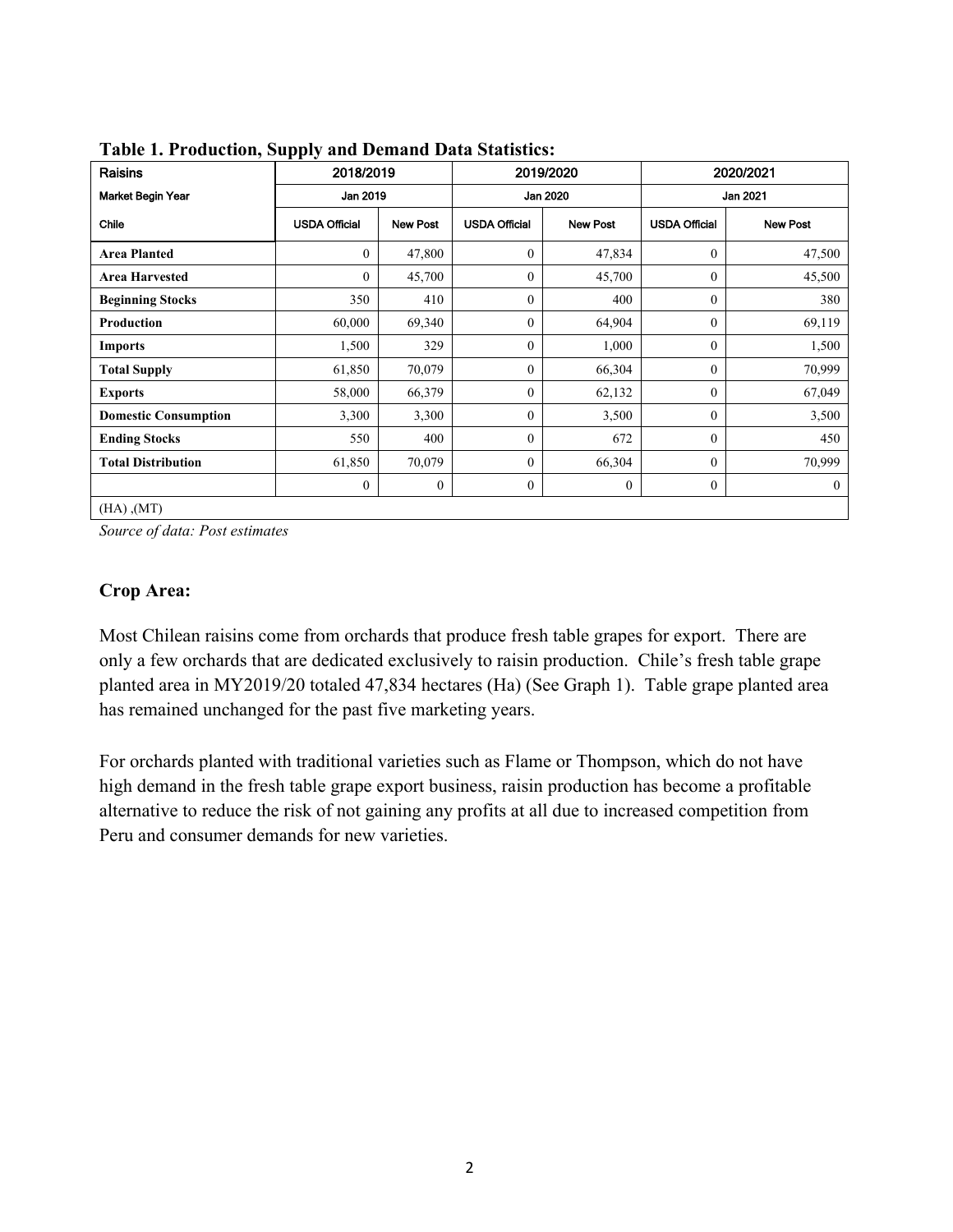

**Graph 1. Table Grape Planted Area (Hectares)**

*Source: ODEPA, 2020*

### **Production:**

Raisin production volume has not changed significantly in the past marketing years due to increased competition and lower profits compared to the fresh table grape export business. Table grape growers do not dedicate their production exclusively to produce raisins and the existing ones may choose to replace their orchards with a new variety or a new species instead of converting to the raisin production business. Additionally, as the most competitive growers remain in the fresh table grape export business, the percentage of fresh table grapes destined to export markets increases, thus reducing the amount of table grapes available to produce raisins.

In MY2019/20, fresh table grape production decreased by 7.2 percent to 770,000MT, mainly due to drought. In Chile, many table grape growers have access to large water reservoirs, use drip irrigation systems, construct private water reservoirs, and use modern grape varieties, which allows them to remain productive amid drought periods. Therefore, Post estimates a slight yearto-year decrease (7 percent) in raisin production totaling 64,904 MT.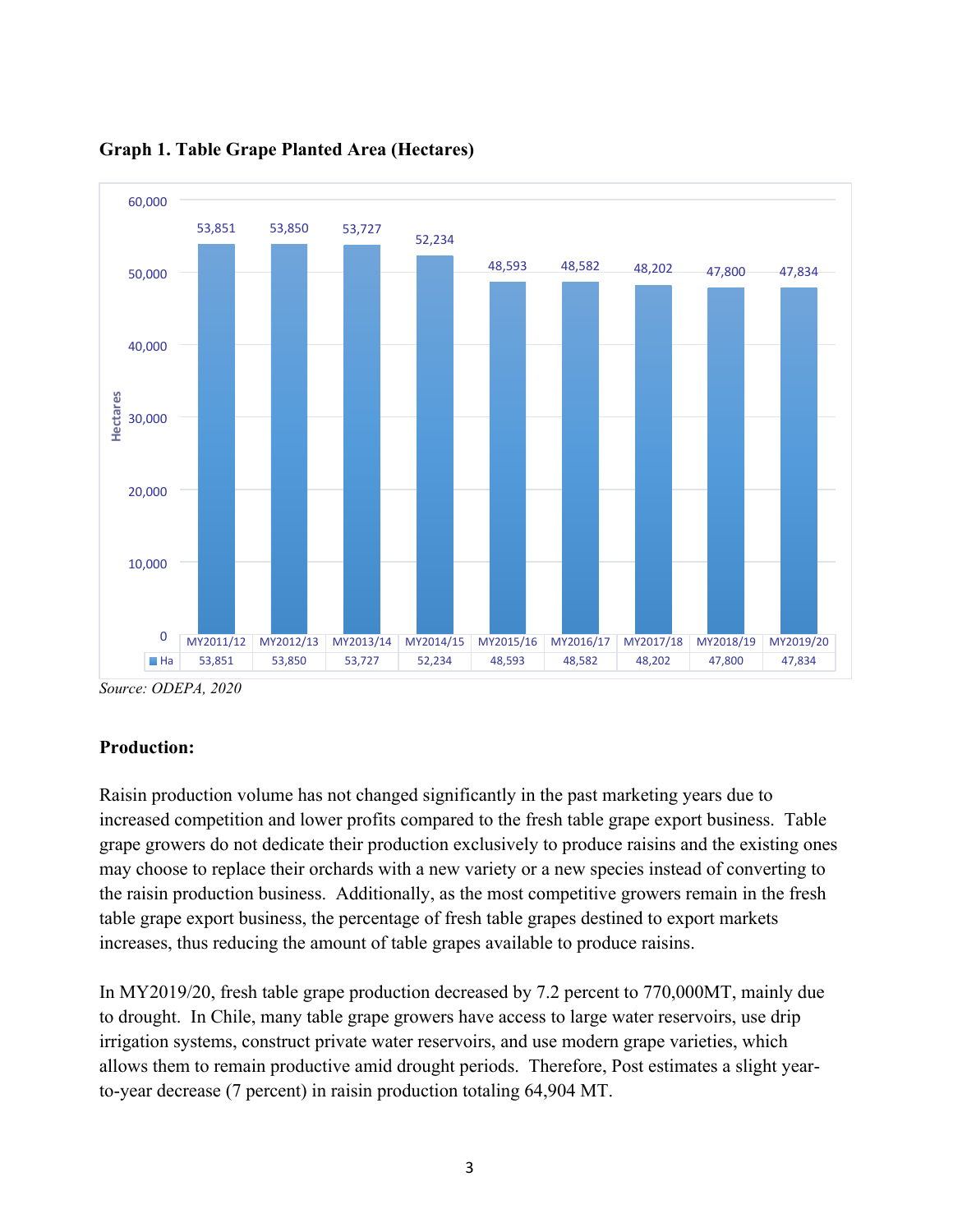For MY2020/21, Post projects raisin production to increase by 6.5 percent and reach 69,119 MT due to abundant rainfall during the winter (See Table 1 and Table 2).

| There is grupe required to build $\{x_1, y_2, z_3, y_4, z_5, z_6, z_7, z_8, z_9, z_1, z_2, z_4, z_6, z_7, z_8, z_9, z_1, z_2, z_4, z_6, z_7, z_8, z_9, z_9, z_1, z_2, z_4, z_6, z_7, z_8, z_9, z_9, z_1, z_2, z_4, z_6, z_7, z_8, z_9, z_9, z_9, z_1, z_2, z_4, z_6, z_7, z$ |                   |                        |                          |               |                          |               |  |
|------------------------------------------------------------------------------------------------------------------------------------------------------------------------------------------------------------------------------------------------------------------------------|-------------------|------------------------|--------------------------|---------------|--------------------------|---------------|--|
| <b>Production sector</b>                                                                                                                                                                                                                                                     | MY2018/19<br>(MT) | <b>Share</b><br>$(\%)$ | <b>MY2019/20</b><br>(MT) | Share $(\% )$ | <b>MY2020/21</b><br>(MT) | Share $(\% )$ |  |
| Fresh Table Grapes                                                                                                                                                                                                                                                           | 830,000           | 60                     | 770,000                  | 60            | 820,000                  | 60            |  |
| Raisin production (fresh basis)                                                                                                                                                                                                                                              | 304,333           | 22                     | 282,333                  | 22            | 300,667                  | 22            |  |
| Raisins (dried basis)                                                                                                                                                                                                                                                        | 69,340            |                        | 64,904                   |               | 69,119                   |               |  |
| Juice production                                                                                                                                                                                                                                                             | 179,833           | 13                     | 166,833                  | 13            | 177,667                  | 13            |  |
| Wine production                                                                                                                                                                                                                                                              | 69,167            |                        | 64,167                   |               | 68,333                   |               |  |
| <b>Total Production</b>                                                                                                                                                                                                                                                      | 1,383,333         | 100                    | 1,283,333                | 100           | 1,366,667                | <b>100</b>    |  |

**Table 2: Grape Production Volume (MT) by Type of Production Sector**

Source: Post Estimates

### **Consumption:**

Chile exports nearly 95 percent of its raisin production to the world since domestic demand is limited. The Chilean confectionery and baking industry consume most of the local raisins. Raisin consumption is estimated to increase by six percent to 3,500 MT in MY2019/20 due to higher domestic demand for snacks, confectionery, and baking products. Households demand for these products has increased slightly during imposed and voluntary confinement due to the COVID-19 pandemic.

### **Stocks:**

Due to logistic difficulties of processing and exporting raisins, such as reduced number of workers, delays in transport and shipping, as a result of the COVID-19 crisis, Post estimates an increase in MY2019/20 stocks to 672 MT followed by a 33 percent decrease to 450 MT in MY2020/21, assuming exporting logistics would normalize.

### **Trade:**

From January to May 2020, Chilean raisin exports to the world decreased by 13.5 percent in volume over the same period in 2019 reaching 18,877 MT (Table 3) and \$43 million (SeeTable 4).

Post estimates that in MY2019/20, Chilean raisin exports will decrease to 62,132 MT and bounce back to 67,049 MT in MY2020/21 following an increase in table grape production (See Table 1).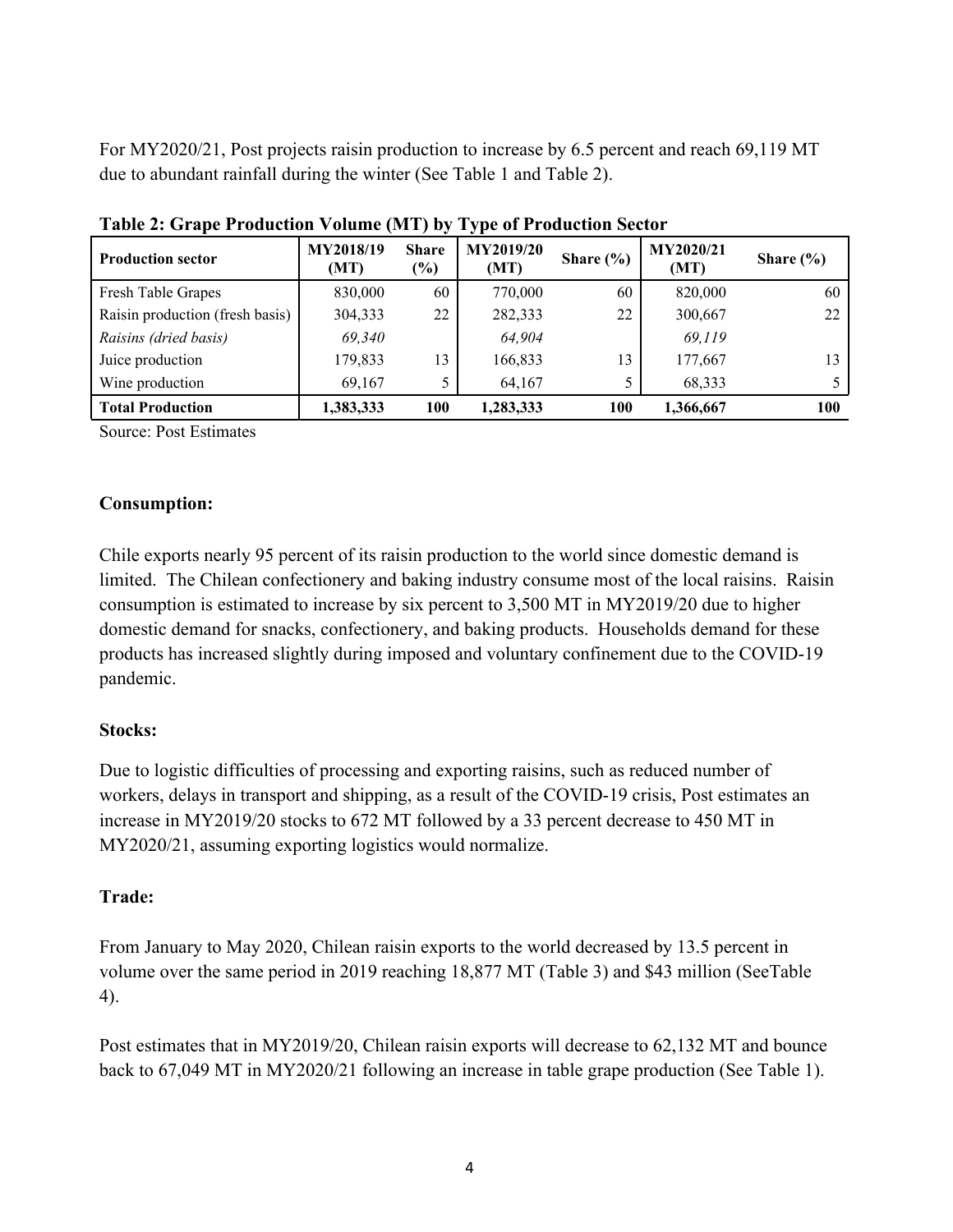Chilean raisins remain known for their Jumbo caliber, which has gained recognition in the international markets. The Jumbo caliber is a result of producing raisins from orchards that are intended for fresh table grapes exports, which have a large size compared to table grapes from a raisin production orchard.

According to the Chilean Chamber of Commerce, there are many Chilean producers of fresh table grapes. However, there are only 37 raisin exporters and most of them buy leftover table grapes for further processing.

Chilean raisin exporters have diversified its destinations, reaching over 75 countries. Mexico is the top market for Chilean raisin exports (9.4 percent), followed by the United States (9 percent), Peru (7.3 percent), and the United Kingdom (7.1 percent).

The United States was the top market for Chilean raisins until MY 2017/18. However, Chilean exports to the United States decreased by 42.9 percent the following MY because Chilean exporters obtained higher prices in other markets such as Colombia, China, Russia, and the European Union.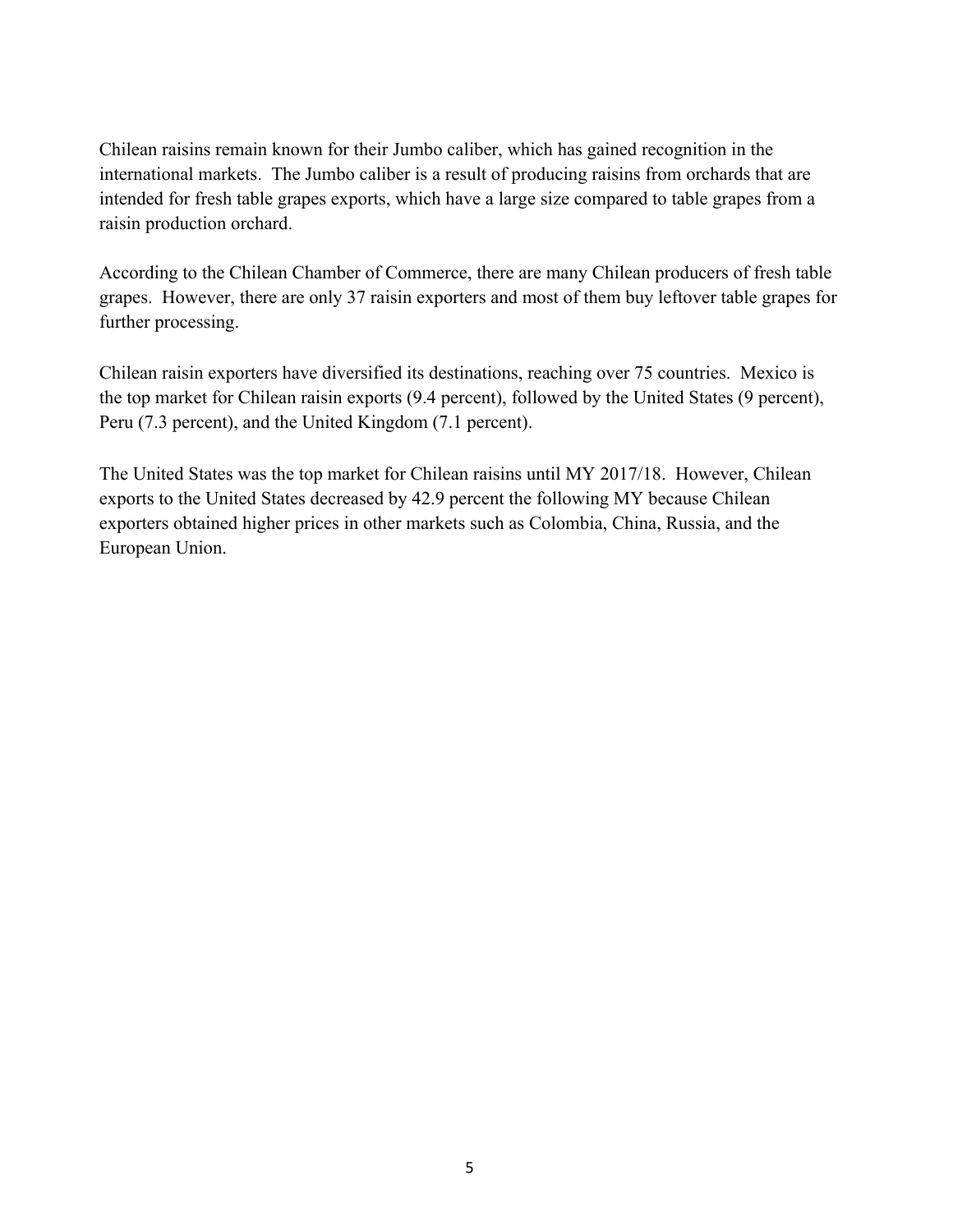| <b>Chile Exports to World</b>                               |           |                            |                          |                   |                   |                            |  |  |
|-------------------------------------------------------------|-----------|----------------------------|--------------------------|-------------------|-------------------|----------------------------|--|--|
| <b>Commodity: 080620, Grapes, Dried (Including Raisins)</b> |           |                            |                          |                   |                   |                            |  |  |
| <b>Quantity (MT)</b>                                        |           |                            |                          |                   |                   |                            |  |  |
| Partner                                                     |           | <b>Marketing Year (MY)</b> |                          | January-May       |                   |                            |  |  |
|                                                             | MY2017/18 | MY2018/19                  | Variation<br>$(\%)$      | Jan - May<br>2019 | Jan - May<br>2020 | <b>Variation</b><br>$(\%)$ |  |  |
| World                                                       | 62,940    | 66,379                     | 5.5                      | 21,828            | 18,877            | $-13.5$                    |  |  |
| Mexico                                                      | 6,159     | 6,231                      | 1.2                      | 2,524             | 2,370             | $-6.1$                     |  |  |
| <b>United States</b>                                        | 10,464    | 5,978                      | $-42.9$                  | 2,211             | 1,569             | $-29.0$                    |  |  |
| Peru                                                        | 4,846     | 4,846                      | $\overline{\phantom{0}}$ | 532               | 437               | $-17.9$                    |  |  |
| United Kingdom                                              | 5,158     | 4,729                      | $-8.3$                   | 2,080             | 1,564             | $-24.8$                    |  |  |
| Colombia                                                    | 3,329     | 4,633                      | 39.2                     | 1,655             | 957               | $-42.2$                    |  |  |
| China                                                       | 2,502     | 4,538                      | 81.4                     | 888               | 575               | $-35.3$                    |  |  |
| Russia                                                      | 3,164     | 4,115                      | 30.1                     | 1,496             | 1,123             | $-24.9$                    |  |  |
| <b>Netherlands</b>                                          | 3,064     | 4,113                      | 34.2                     | 1,737             | 1,661             | $-4.4$                     |  |  |
| Ecuador                                                     | 2,220     | 2,706                      | 21.9                     | 707               | 510               | $-27.9$                    |  |  |
| Spain                                                       | 1,499     | 2,010                      | 34.1                     | 733               | 792               | 8.1                        |  |  |
| Denmark                                                     | 1,439     | 1,775                      | 23.3                     | 648               | 607               | $-6.3$                     |  |  |
| Taiwan                                                      | 1,572     | 1,617                      | 2.9                      | 575               | 703               | 22.3                       |  |  |
| Poland                                                      | 1,160     | 1,463                      | 26.1                     | 242               | 628               | 159.5                      |  |  |
| Turkey                                                      | 910       | 1,428                      | 56.9                     | 418               | 413               | $-1.2$                     |  |  |
| Japan                                                       | 1,319     | 1,266                      | $-4.0$                   | 570               | 243               | $-57.4$                    |  |  |
| Others                                                      | 14,135    | 14,931                     | 5.6                      | 4,812             | 4,725             | $-1.8$                     |  |  |

# **Table 3: Chilean Export Statistics, Quantity**

*Source of Data: Trade Data Monitor, LLC*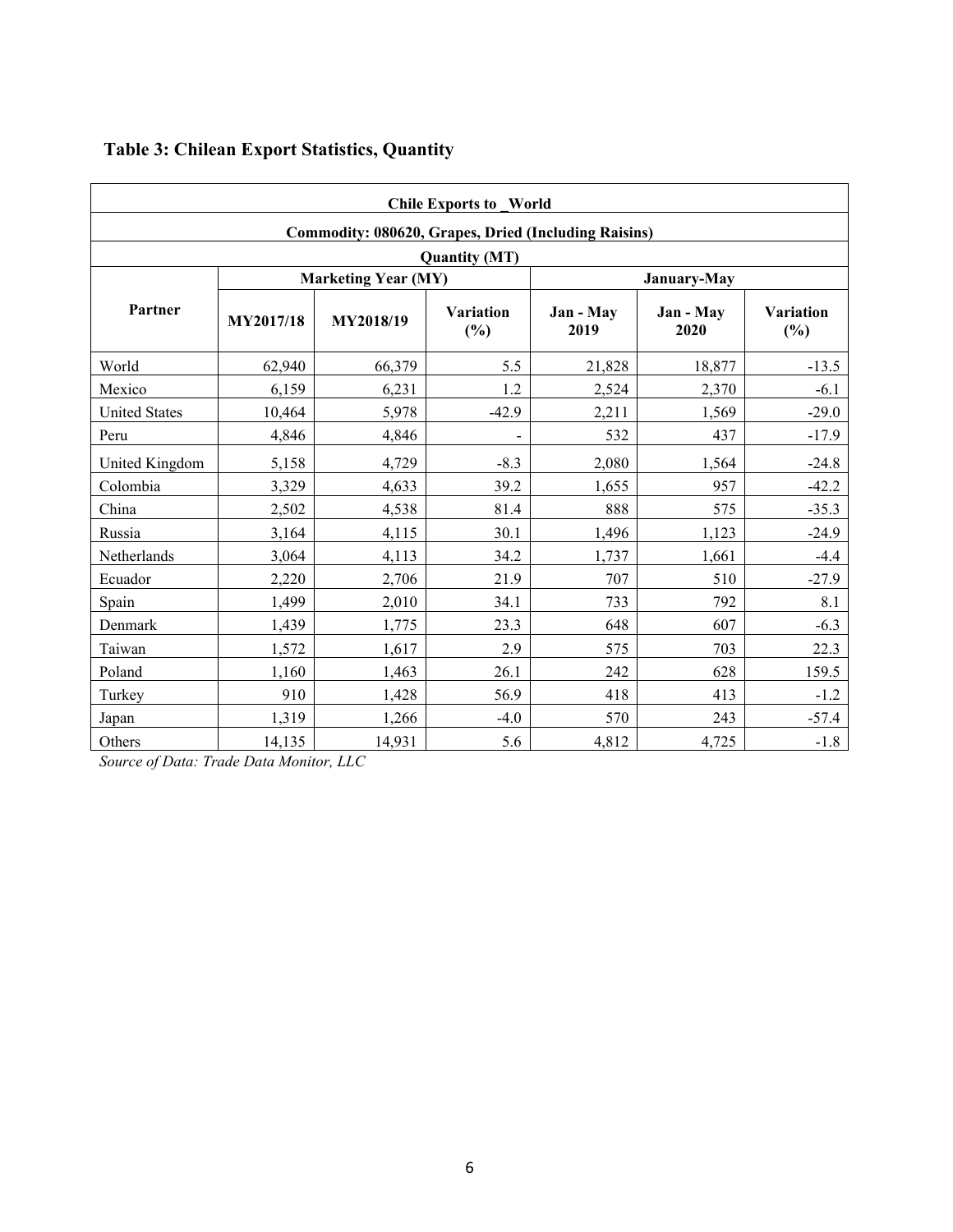| <b>Chile Exports to World</b>                               |             |                            |                         |                   |                   |                         |  |
|-------------------------------------------------------------|-------------|----------------------------|-------------------------|-------------------|-------------------|-------------------------|--|
| <b>Commodity: 080620, Grapes, Dried (Including Raisins)</b> |             |                            |                         |                   |                   |                         |  |
| Value in U.S. dollars                                       |             |                            |                         |                   |                   |                         |  |
|                                                             |             | <b>Marketing Year (MY)</b> |                         | January-May       |                   |                         |  |
| Partner                                                     | MY2017/18   | MY2018/19                  | <b>Variation</b><br>(%) | Jan - May<br>2019 | Jan - May<br>2020 | <b>Variation</b><br>(%) |  |
| World                                                       | 155,686,143 | 155,046,399                | $-0.41$                 | 52,028,950        | 43,027,351        | $-17.30$                |  |
| <b>United States</b>                                        | 24,770,909  | 13,620,871                 | $-45.01$                | 5,230,254         | 3,330,213         | $-36.33$                |  |
| Mexico                                                      | 13,425,491  | 12,784,034                 | $-4.78$                 | 5,408,323         | 4,328,717         | $-19.96$                |  |
| Peru                                                        | 12,902,434  | 11,616,840                 | $-9.96$                 | 1,312,633         | 1,029,573         | $-21.56$                |  |
| United Kingdom                                              | 12,591,877  | 11,192,128                 | $-11.12$                | 4,916,582         | 3,565,361         | $-27.48$                |  |
| China                                                       | 6,324,159   | 10,791,778                 | 70.64                   | 2,194,125         | 1,257,676         | $-42.68$                |  |
| Netherlands                                                 | 7,804,840   | 10,284,020                 | 31.76                   | 4,315,079         | 4,131,045         | $-4.26$                 |  |
| Russia                                                      | 8,261,320   | 10,278,493                 | 24.42                   | 3,831,591         | 3,035,948         | $-20.77$                |  |
| Colombia                                                    | 6,343,298   | 8,865,408                  | 39.76                   | 3,159,194         | 1,790,366         | $-43.33$                |  |
| Spain                                                       | 3,776,325   | 4,834,542                  | 28.02                   | 1,840,882         | 1,796,025         | $-2.44$                 |  |
| Ecuador                                                     | 3,806,347   | 4,569,436                  | 20.05                   | 1,187,944         | 846,336           | $-28.76$                |  |
| Denmark                                                     | 3,302,119   | 4,041,870                  | 22.40                   | 1,476,333         | 1,345,844         | $-8.84$                 |  |
| Taiwan                                                      | 3,746,239   | 3,754,162                  | 0.21                    | 1,390,646         | 1,529,415         | 9.98                    |  |
| Turkey                                                      | 2,264,432   | 3,439,250                  | 51.88                   | 954,564           | 976,235           | 2.27                    |  |
| France                                                      | 4,425,185   | 3,328,824                  | $-24.78$                | 1,155,172         | 1,495,430         | 29.46                   |  |
| Poland                                                      | 3,032,392   | 3,298,503                  | 8.78                    | 548,987           | 1,334,608         | 143.10                  |  |
| Others                                                      | 38,908,776  | 38,346,240                 | $-1.45$                 | 13,106,641        | 11,234,559        | $-14.28$                |  |

#### **Table 4: Chilean Export Statistics, Value**

*Source of Data: Trade Data Monitor, LLC*

#### **Recent Developments in Agriculture and Impact of the COVID-19 Pandemic:**

Since the start of the COVID-19 global pandemic, in early March 2020, the Chilean government has focused on maintaining the food supply chain working, promoting open and transparent markets, and implementing sanitary protocols. On March 23, 2020, Minister of Agriculture, Antonio Walker, declared agriculture as an essential activity, thus the entire food chain has continued to work without interruptions.

In particular, the fruit exporting sector adopted sanitary protocols at the various links of the supply chain, including production, processing, and packing facilities while the National Customs Service implemented measures to streamline the fruit export process. Chilean fruit exporters quickly adopted additional sanitary protocols to ensure not only the food supply, but also the safety of the workers, including the use of face masks, installing division panels in work areas and cafeterias,